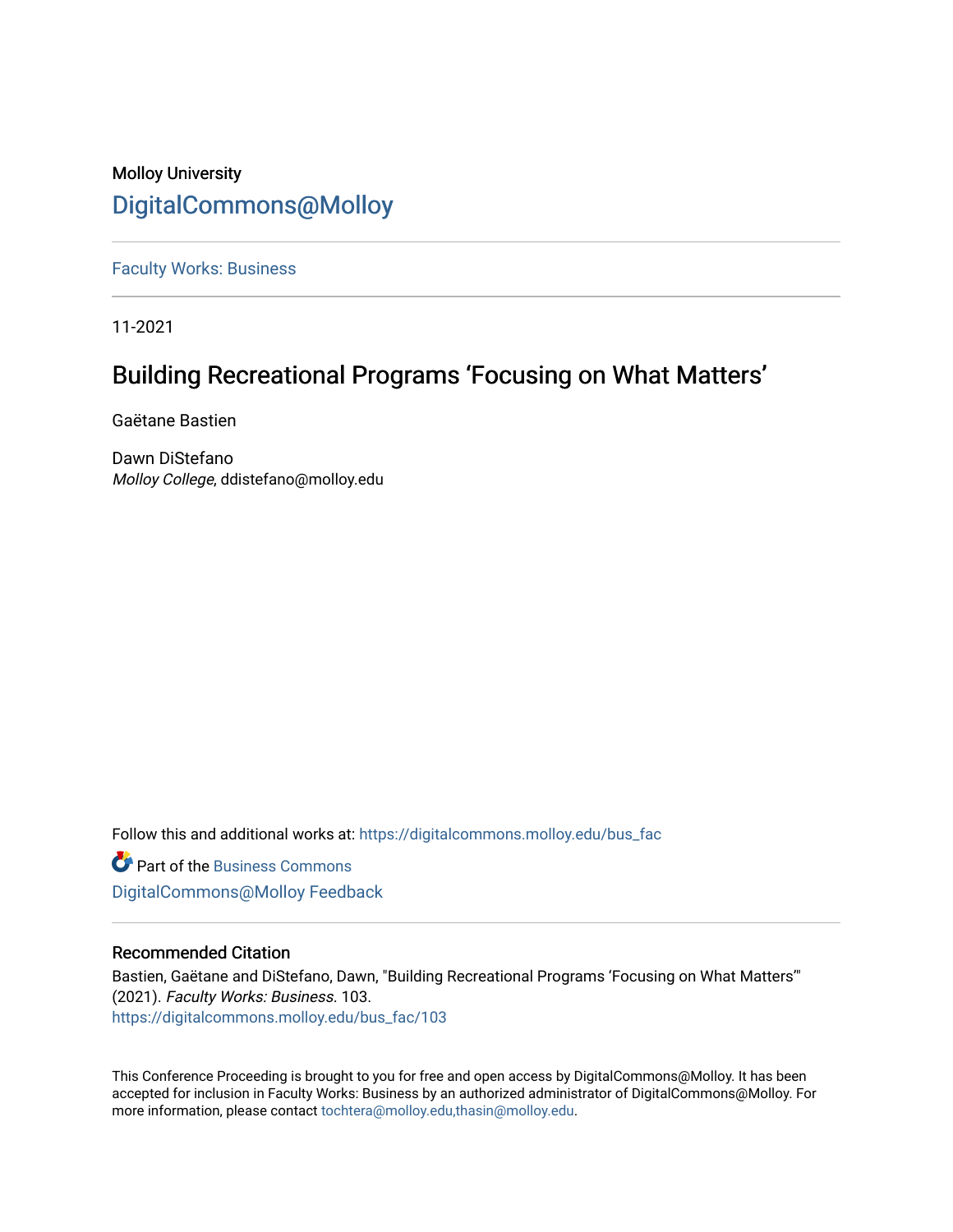# **Building Recreational Programs 'Focusing on What Matters'**

# *Gaëtane Bastien*

Molloy College 1000 Hempstead Avenue Rockville Centre, NY 11571 *gbastien@lions.molloy.edu*

# *Dawn DiStefano*

Molloy College 1000 Hempstead Avenue Rockville Centre, NY 11571 *ddistefano@molloy.edu*

## *ABSTRACT*

Molloy's fourteen-week capstone program involves Molloy College students who learn professional skills and much more during the capstone experience. The students work with 'live' non-profits located on Long Island and their efforts serve these organizations to jointly move their missions forward toward social good. This semester's senior project was focused on the developmentally and physically disabled community as well as promoted admirable social responsibility via the collaboration of the assigned organization and the student consulting teams. This project not only was a success from an academic standpoint, but also personally for the students who transformed into well-rounded citizens. Their acquired skills in addition to their dispositions will make them the sought-out leaders of tomorrow when entering into today's workforce. This program not only supports our commitment to our local community but to humanity as a whole with this all-inclusive real-world project.

The students did a commendable job with putting together turnkey recommendations that would assist the assigned non-profit in reaching its aspirational goals, serving generations of this deserving population for years to come. This project has not only made its mark within the School of Business at Molloy, but also in the hearts and minds of its students which they will take with them upon entering into their chosen careers.

#### **Keywords**

non-profit, entrepreneurship, persons with special needs, social responsibility, marketing, non-profit collaboration.

# **1 PEDOGOGICAL PHILOSOPHY**

The idea behind the capstone program at Molloy is to prepare today's students to become tomorrow's chosen leaders. However, it is not just because of their developed skillsets, but because of their disposition toward civic engagement and social good. The School of Business provides our students with the opportunity to shape who they will become as professionals upon entering the workforce. Not only will they be sought out by industry, but they will be able to demonstrate admirable citizenship. These values become apparent through this hands-on transformative approach to learning. After completion of this course, the students communicate positively about their experience and they continue to search for truth through continuous learning throughout their careers.

The Spring 2021 Capstone Class started out with its challenges due to the pandemic. However, our students rose to the occasion and were eager to be productive. Their focus was on what could be during and/or post COVID, rather than the turbulence that was taking place within our society at that time. The students are to be commended for their research and perseverance during these difficult times.

They were divided into three consulting teams where they worked with a renowned non-profit located on Long Island focusing on their timely issues. This paper encapsulates their enthusiasm for the project and the hope for a better tomorrow by giving back to society at large.

The students worked as members of a consulting firm named "Solvere Consulting". The team used the Bloomberg Philanthropies, "Mayor's Challenge" application to guide the consulting experience.

# **2 THE CONSULTING PROBLEM**

The client is *The Viscardi Center.* This organization is very prominent on Long Island and was looking to innovate and expand its services to this deserving population over the next several years.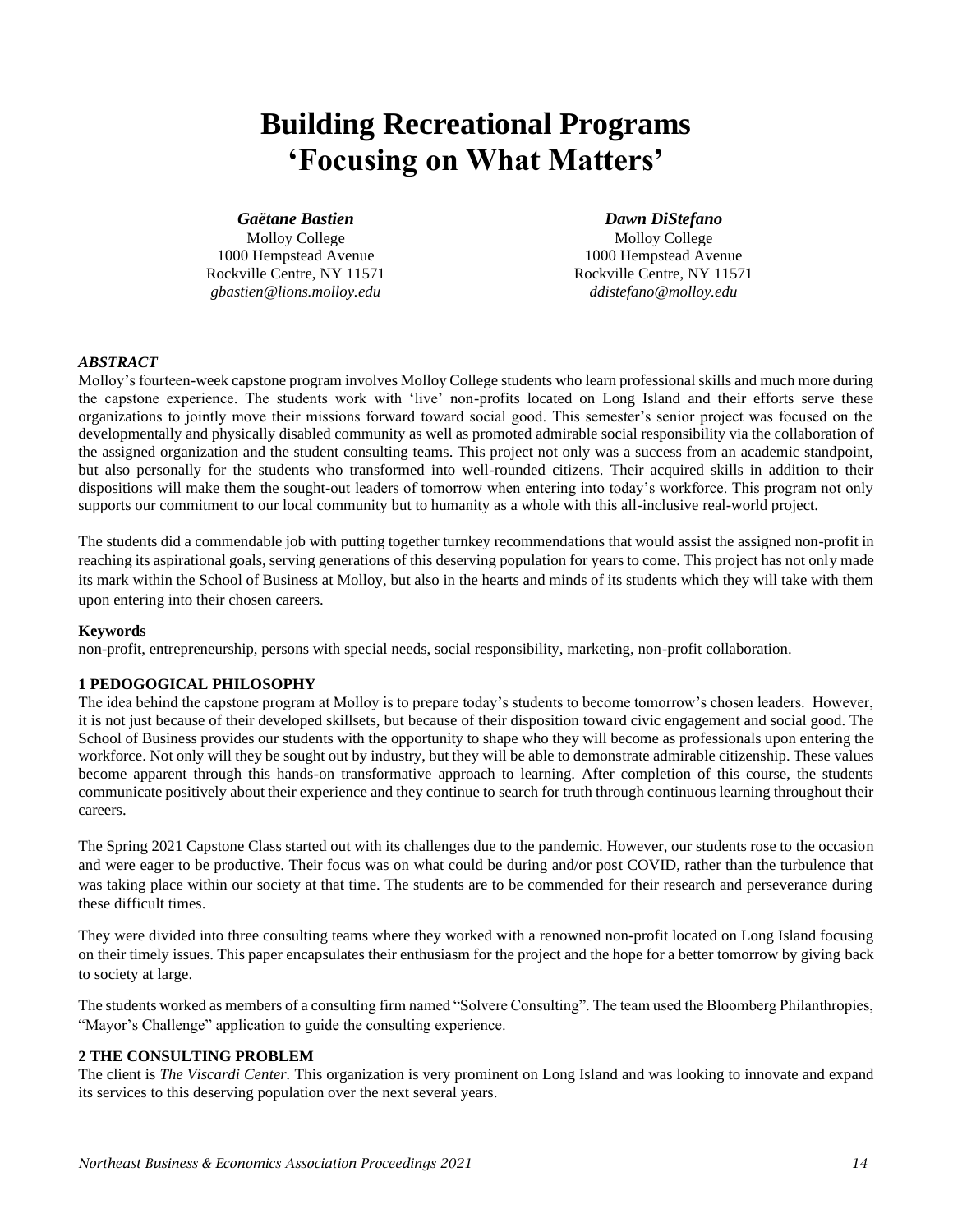Due to the pandemic, this population suffered greatly from the lack of social interaction among classmates and peers. The virtual world became real and the staff as well as the families of those who are being serviced at their facility needed to think of new ways to have this community interact with one another. The thought of creating revenue-generating recreational programs or building upon current programs to remain solvent during these uncertain times was critical.

Sustainability was key in moving this organization and its mission forward. The focus was creating various programs at their facility and perhaps others through sustainable third-party partnerships that were inclusive of this community. Members of The Viscardi Center senior leadership team were instrumental in this process. They guided the students through productive paths that will ultimately benefit the organization and those they serve over time. The Viscardi Center is now in the process of implementing their turnkey recommendations which are adding value to persons supported who were directly impacted by the pandemic. The students were grateful for this real-world opportunity to serve their community through spirit, study, community, and service.

In summary, *The Viscardi Center* is always looking to educate, employ, empower persons supported (youth and adults) so that we all can inclusively discover the love of learning, the power of work, the freedom to live independently, and the confidence to fulfill our aspirations.

In order to maintain sustainable growth, the organization looked to the Molloy School of Business and its students to address their top three issues, optimize their resources, and continue to build their recreational programs.

# **3 RECOMMENDATIONS**

# • **Outdoor Movie Screenings.**

The consulting team planned to implement their idea by investing in start-up equipment (movie screens and technology) to provide a memorable experience during and post COVID for local families. The Viscardi Center could employ members of their current program via Viscardi's Employment Placement Services which would ultimately elevate the experience for both the Center as well as the local community. This would be a seasonal recreational program (June - September) with the opportunity to grow the program during Phase II the following summer.

# • **Paint Night.**

Upon investing in this recreational event and the varying packages that were available locally on Long Island, the team was able to come up with a reasonable package that would sustain a bi-monthly recreational activity all year round.

# • **Aqua Zumba.**

This would be a great way to exercise for all who choose to attend these scheduled classes with the assistance of The Viscardi Center's recently renovated pool located at one of their nearby facilities. Since the pool is heated and indoors, it is ideal to run this recreational program all year round.

# • **Swim Lessons/Mommy and Me.**

Here we would be able to utilize the heated indoor pool for other local recreational programs such as swim lessons and perhaps mommy and me programs. The Viscardi Center would need to invest in certified personnel (with Lifeguard Certifications, Water Safety Instructor Certifications, First Aid, and CPR) and equipment initially, but once the word gets out within the local community, classes can be ramped up to a weekly basis.

# • **Open Swim Time.**

This would be a great way to expand on the Swim Lessons and Mommy and Me program. Having open swim time provides the opportunity for new and casual guests who enjoy swimming to benefit from exercising in a heated pool. Expenses will be kept at a minimum since this program will build of off existing programs.

# • **Chair Yoga Sessions.**

This program is very beneficial for students with disabilities as it allow them to engage in physical activity while also engaging in social activities with other individuals. In addition, chair yoga classes allow students to work on their physical attributes while helping to work on locomotive exercises.

# • **Esports.**

This recreational program speaks to what a number of individuals (both traditional and persons supported) were doing to pass time during the pandemic. Why not make it into an interactive virtual program where gamers can engage with one another across the Long Island and perhaps nationally with the aid of specialized controllers that may be granted by industry via a socially responsible partnership.